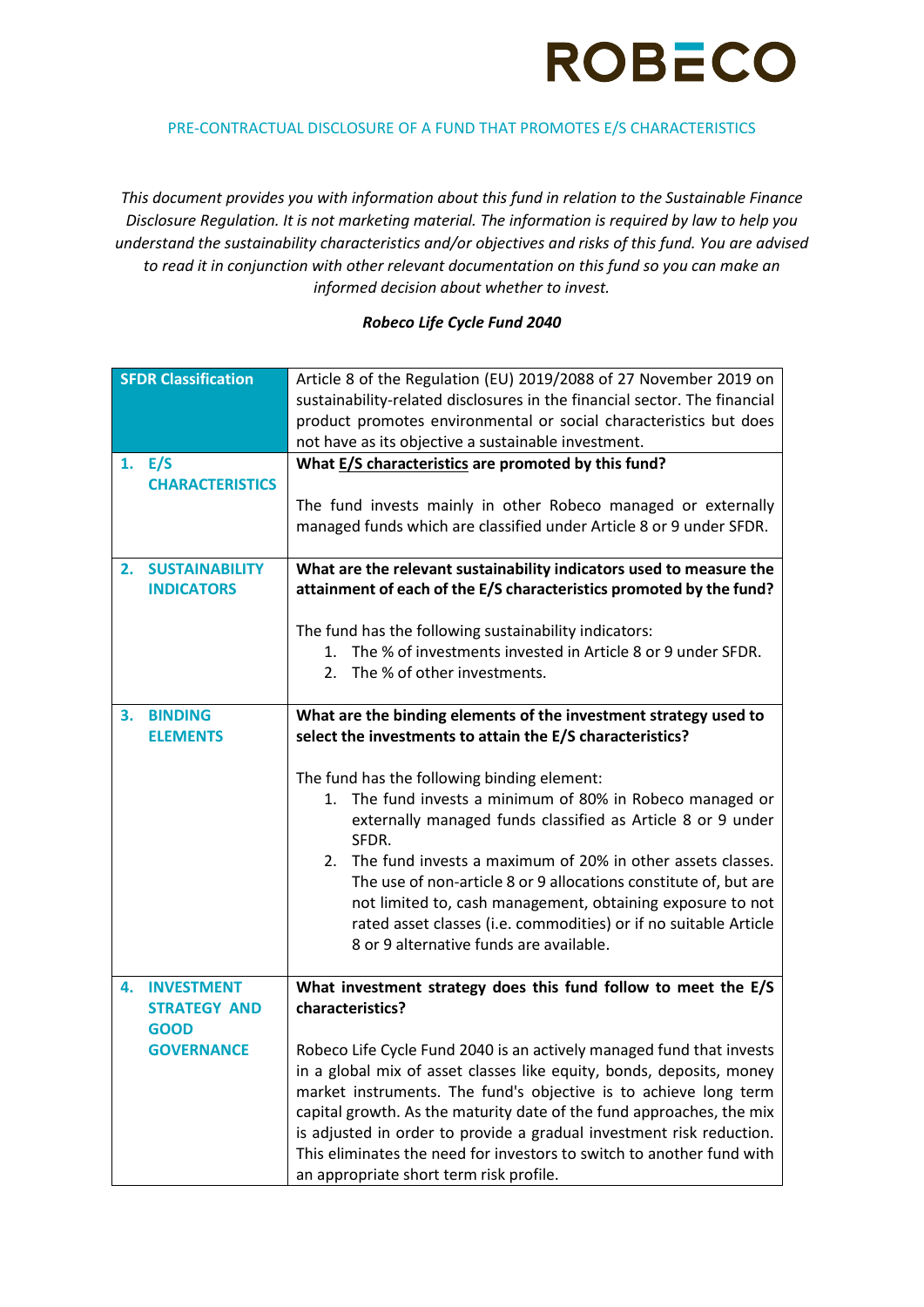

|    |                                                       | Robeco's Good Governance policy applies for the investments made<br>in Robeco funds. Robeco has a Good Governance policy to assess<br>governance practices of investments. For investments in companies,<br>this policy incorporates requirements amongst other with regards to<br>sound management structures, employee relations, remuneration of<br>staff and tax compliance. For investments in sovereigns and<br>supranationals, this policy describes similar good governance<br>practices relevant for this group of investments. For more<br>information, refer to https://www.robeco.com/docm/docu-robeco-<br>good-governance-policy.pdf.                                                                                                                                                                                                                  |
|----|-------------------------------------------------------|---------------------------------------------------------------------------------------------------------------------------------------------------------------------------------------------------------------------------------------------------------------------------------------------------------------------------------------------------------------------------------------------------------------------------------------------------------------------------------------------------------------------------------------------------------------------------------------------------------------------------------------------------------------------------------------------------------------------------------------------------------------------------------------------------------------------------------------------------------------------|
| 5. | <b>MONITORING OF</b><br>E/S<br><b>CHARACTERISTICS</b> | How are the environmental or social characteristics and the<br>sustainability indicators monitored throughout the lifecycle of the<br>financial product and the related internal or external control<br>mechanisms?<br>The second line of defense (Risk Management) monitors compliance                                                                                                                                                                                                                                                                                                                                                                                                                                                                                                                                                                             |
|    |                                                       | with the binding element.                                                                                                                                                                                                                                                                                                                                                                                                                                                                                                                                                                                                                                                                                                                                                                                                                                           |
| 6. | <b>PRINCIPAL</b><br><b>ADVERSE IMPACT</b>             | Does the fund take into account Principal Adverse Impact?                                                                                                                                                                                                                                                                                                                                                                                                                                                                                                                                                                                                                                                                                                                                                                                                           |
|    |                                                       | More information on Robeco's approach to Principal Adverse Impact<br>can be found at: https://www.robeco.com/docm/docu-robeco-<br>principal-adverse-impact-statement.pdf.                                                                                                                                                                                                                                                                                                                                                                                                                                                                                                                                                                                                                                                                                           |
|    |                                                       | In the course of 2022, more information in relation to the fund's<br>approach to Principal Adverse Impact, will become available.                                                                                                                                                                                                                                                                                                                                                                                                                                                                                                                                                                                                                                                                                                                                   |
| 7. | <b>ENGAGEMENT</b><br><b>POLICIES</b>                  | What is Robeco's engagement policy?                                                                                                                                                                                                                                                                                                                                                                                                                                                                                                                                                                                                                                                                                                                                                                                                                                 |
|    |                                                       | Robeco actively uses its ownership rights to engage with companies<br>on behalf of our clients in a constructive manner. Robeco engages<br>with companies worldwide, in both our equity and credit portfolios.<br>The outcomes of our engagement efforts are communicated to<br>analysts, portfolio managers, and clients, enabling them to<br>incorporate this information into their investment decisions as part of<br>Robeco's integrated Sustainable Investing framework. Engagement<br>consists of a constructive dialogue between institutional investors<br>and investee companies to discuss how they manage ESG risks and<br>seize business opportunities associated with sustainability challenges.<br>Robeco carries out two different types of corporate engagement with<br>companies in which we invest: value engagement and enhanced<br>engagement. |
|    |                                                       | Value engagement is a proactive approach focusing on long-term,<br>financially material ESG opportunities and risks that can affect<br>companies' valuation and ability to create value. The primary                                                                                                                                                                                                                                                                                                                                                                                                                                                                                                                                                                                                                                                                |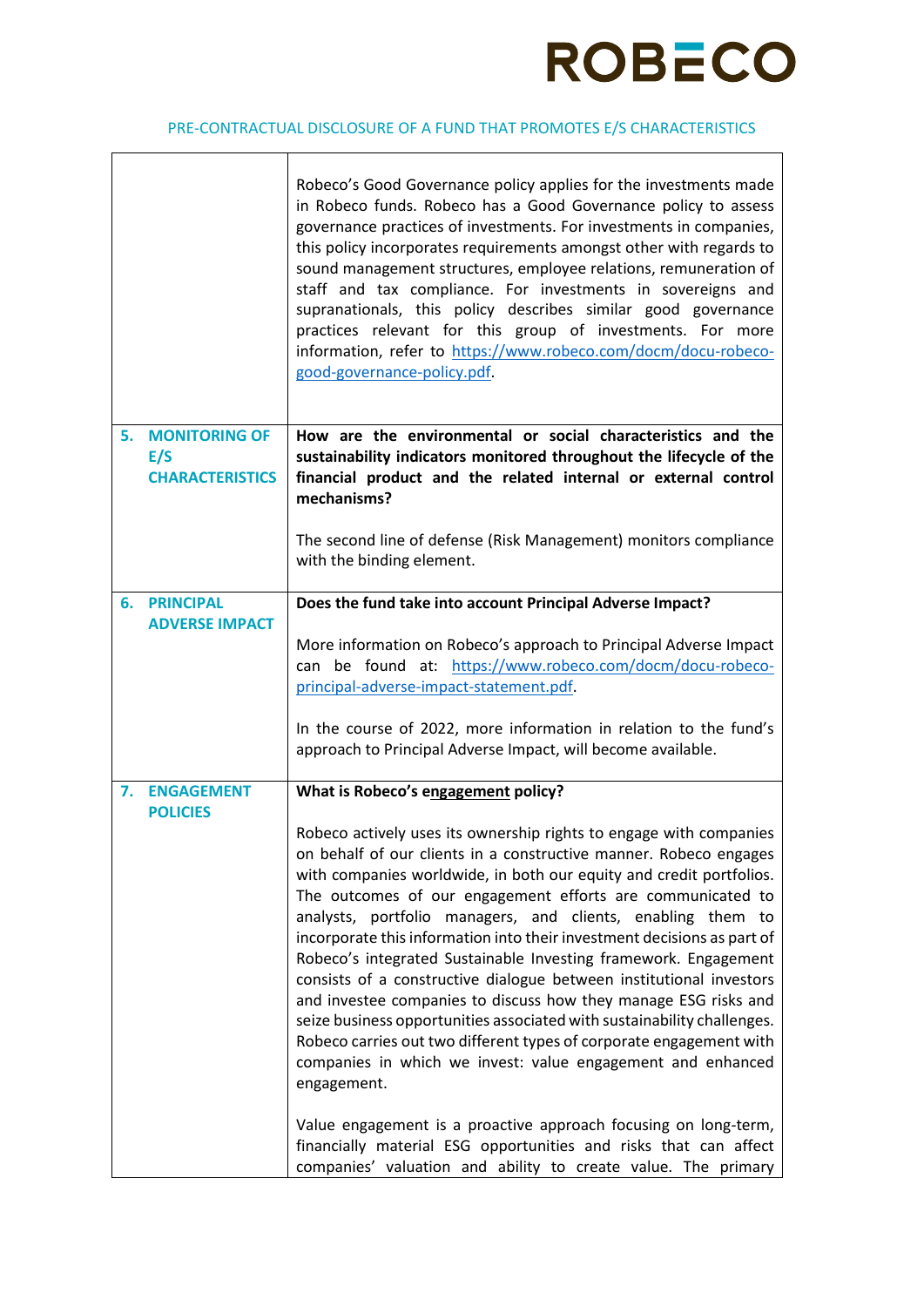

|                       | objective is to create value for investors by improving sustainability   |
|-----------------------|--------------------------------------------------------------------------|
|                       | conduct and corporate governance.                                        |
|                       |                                                                          |
|                       | Enhanced engagement focuses on companies that severely and               |
|                       | structurally breach minimum behavioral norms in areas such as            |
|                       | human rights, labor, environment and anti-corruption. The primary        |
|                       | objective of enhanced engagement is to address reported shortfalls       |
|                       | against internationally accepted codes of conduct for corporate          |
|                       | governance, social responsibility, the environment and transparency      |
|                       | such as the UN Global Compact and OECD Guidelines for                    |
|                       | Multinational Enterprises. In this approach, we monitor companies on     |
|                       | several PAI indicators in relation to human rights, labor standards, the |
|                       | environment and anti-corruption.                                         |
|                       | Engagement with governments, government related agencies, or             |
|                       | regulators can add value to our engagement program. Therefore, we        |
|                       | take part in consultations and provide feedback on regulations that      |
|                       | facilitate a better or level playing for ESG issues. In 2021, Robeco has |
|                       | participated in multiple collaborative sovereign engagement efforts      |
|                       | to address deforestation, and is assessing future opportunities for      |
|                       | additional sovereign engagement.                                         |
|                       | More information on engagement policy can be found at                    |
|                       | https://www.robeco.com/docm/docu-robeco-stewardship-                     |
|                       | policy.pdf                                                               |
| <b>E/S DATA</b><br>8. | What sustainability data is used in managing this fund? Are there        |
| <b>SOURCES,</b>       | any limitations in the data sources used in this fund?                   |
| <b>METHODOLOGIES</b>  | What are the methodologies to measure the attainment of the              |
| <b>AND PROCESSING</b> | social or environmental characteristics promoted by the financial        |
|                       | product using the sustainability indicators? Are there any limitations   |
|                       | to those methodologies?                                                  |
|                       | Information in relation to data and methodologies can be found at        |
|                       | https://www.robeco.com/en/key-strengths/sustainable-                     |
|                       | investing/sustainability-reports-policies.html                           |
|                       |                                                                          |
| <b>INDEX</b><br>9.    | What is the index used for this fund?                                    |
|                       | The investment policy is not constrained by a Benchmark and              |
|                       | the funds do not use a benchmark even for comparison purposes.           |
| <b>Other relevant</b> | Prospectus / KIID / Factsheet                                            |
| documents             |                                                                          |
|                       | For other relevant documents see                                         |
|                       | https://www.robeco.com/en/funds/#!#documents                             |
|                       |                                                                          |